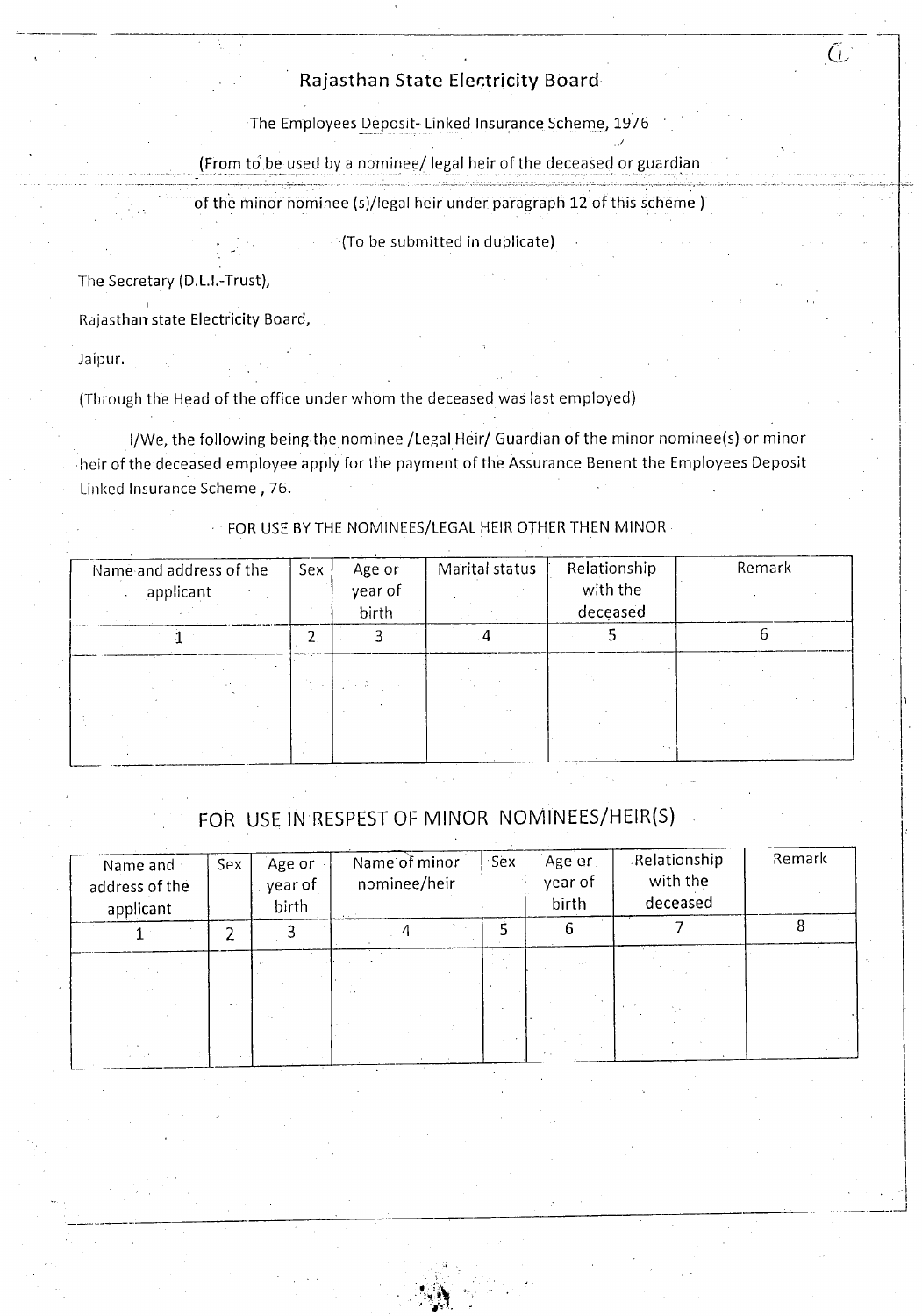1. The particulars in respect of the deceased members are furnished below:-

 $(2)$ 

DLI

- (a) Name of the deceased , .
- (b) Fathers name .
	- . (or husband.name.in the case of married. woman)
- (c) Date of death **. \_ .**
- (d) Last employed in **.....................; .**
- (e) Account number in Provident fund .
- 2. The payment may be made through/cheque/ DO through the office where the deceased was last employed.
- 3. I/We declare that the above particulars are true to the best of my/our knowledge and nothing has been hidden.

Signature or left/right hand thumb impression of Sh./Smt./Kum.(the applicant) (Left thumb impression in the case of illiterate male applicant and right hand thumb impression in the case of illiterate female applicant).

Certify that the signature /signatures or the thumb impression was/were fixed before me.

### Signature of the head of the office (with date and seal)

#### **CERTIFICATE**

- (1) Certify that the particulars furnished are above.
- (2) Certify that the member dead on while in service.
- (3) The clam of the DLI has not been preferred /previously and payment has also not been made.
- (4) Certify that the provided fund accumulation of the deceased employee late Shri. /S t .. *I* m , A,C no :· were paid to Shri/Smt./Miss ..

(i) .

(ii) : .

Forwarded to the Secretary (CPF-Trust) RRVNL, Vidhyut Bhavan, Janpath, Jaipur-S, for necessary action:-

Date - Signature of the Head of the office (Name and Designation with official seal)

> 'I . ...-J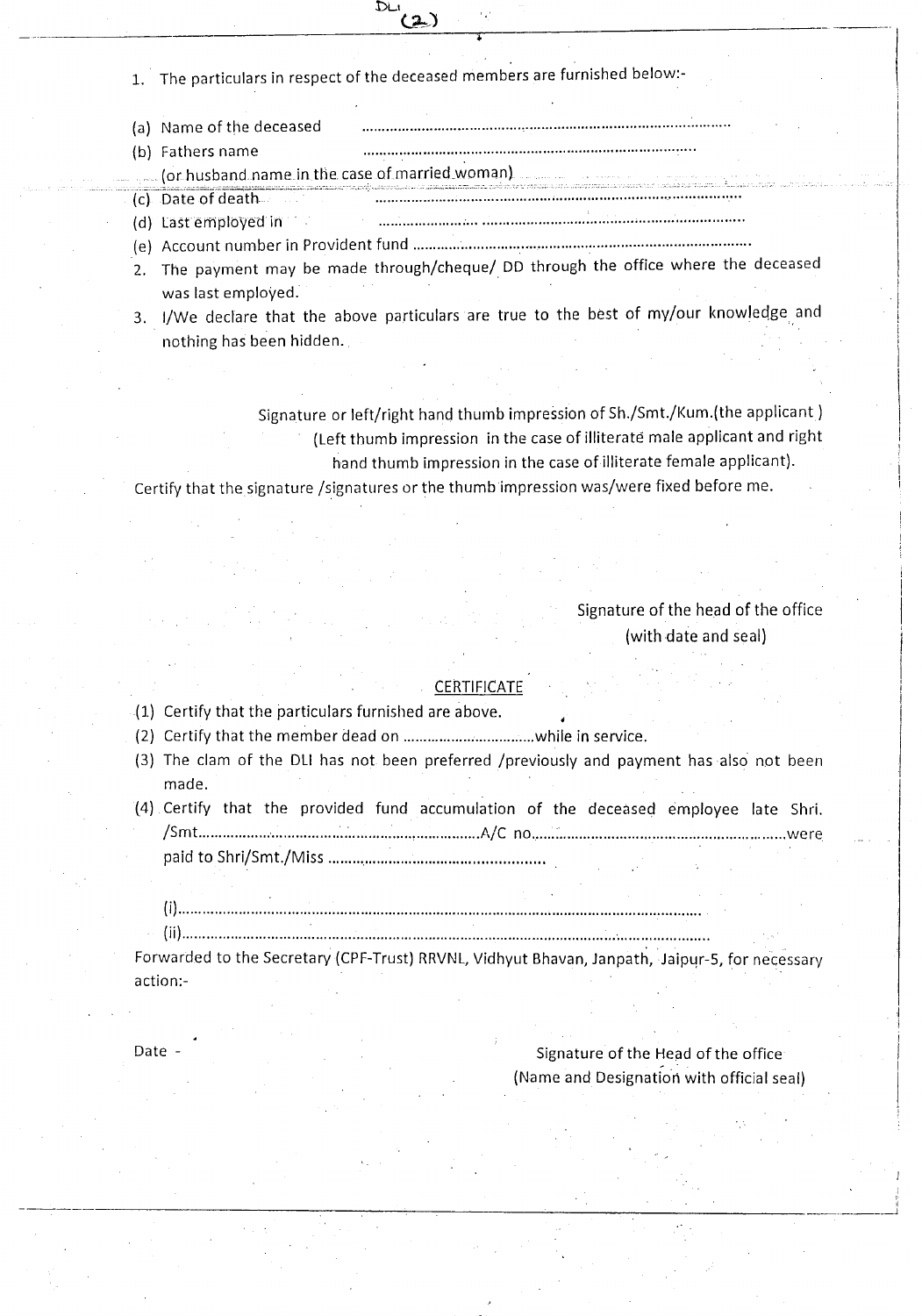#### **FORM** 'E'/F

## **[' PPUCATION FOR GRATUITY BY A NOMINEE/LEGAL HEIR(IN DUPLICATE)**

, .

v-

 $\ddot{\phantom{a}}$ 

The Secy. (CPF-Trust) PRVPN, Jaipur

Sir,

To,

|                                                                                                               | I beg to apply for payment of gratuity to which i am entitled under ruled 5(i) of the payment of Gratuity Rules, 1972 as |
|---------------------------------------------------------------------------------------------------------------|--------------------------------------------------------------------------------------------------------------------------|
|                                                                                                               |                                                                                                                          |
|                                                                                                               |                                                                                                                          |
|                                                                                                               | account of death of the aforesaid employee while in service/superannuation of the aforesaid employee on the              |
|                                                                                                               | after completion of years of service/total disablement of the aforesaid empoyee due to accident or disease               |
| while in service with effect fromNecessary particulars relating to my claim are given in the statemetn below: |                                                                                                                          |

#### **Statement**

| 1.  |                                                                                                                         |  |
|-----|-------------------------------------------------------------------------------------------------------------------------|--|
| 2.  |                                                                                                                         |  |
| 3.  |                                                                                                                         |  |
| 4.  |                                                                                                                         |  |
| 5.  |                                                                                                                         |  |
| 6.  |                                                                                                                         |  |
| 7.  |                                                                                                                         |  |
| 8.  |                                                                                                                         |  |
| 9.  |                                                                                                                         |  |
| 10. |                                                                                                                         |  |
| 11. |                                                                                                                         |  |
|     | (Enclose certificate of death)                                                                                          |  |
| 12. |                                                                                                                         |  |
| 13. |                                                                                                                         |  |
| 14. |                                                                                                                         |  |
|     | I declare that the particulars mentioned in the above statement are and correct to the best of my knowledge and belief. |  |
|     | Payment may please be made in Cash/Demand Draft or crossed bank cheque.                                                 |  |
|     |                                                                                                                         |  |
|     | Yours faithfully<br>Date<br>Signature/Thumb Impression of                                                               |  |
|     | the applicant employee.                                                                                                 |  |

#### **CERTIFIED BY THE HEAD OF OFFICE/CONTROLLING OFFICER.**

Certined that the above particulars of the above named employee have been checked with the record maintained by this office and are verified as correct.

> Signature and Seal of Controlling Officer/Head of Office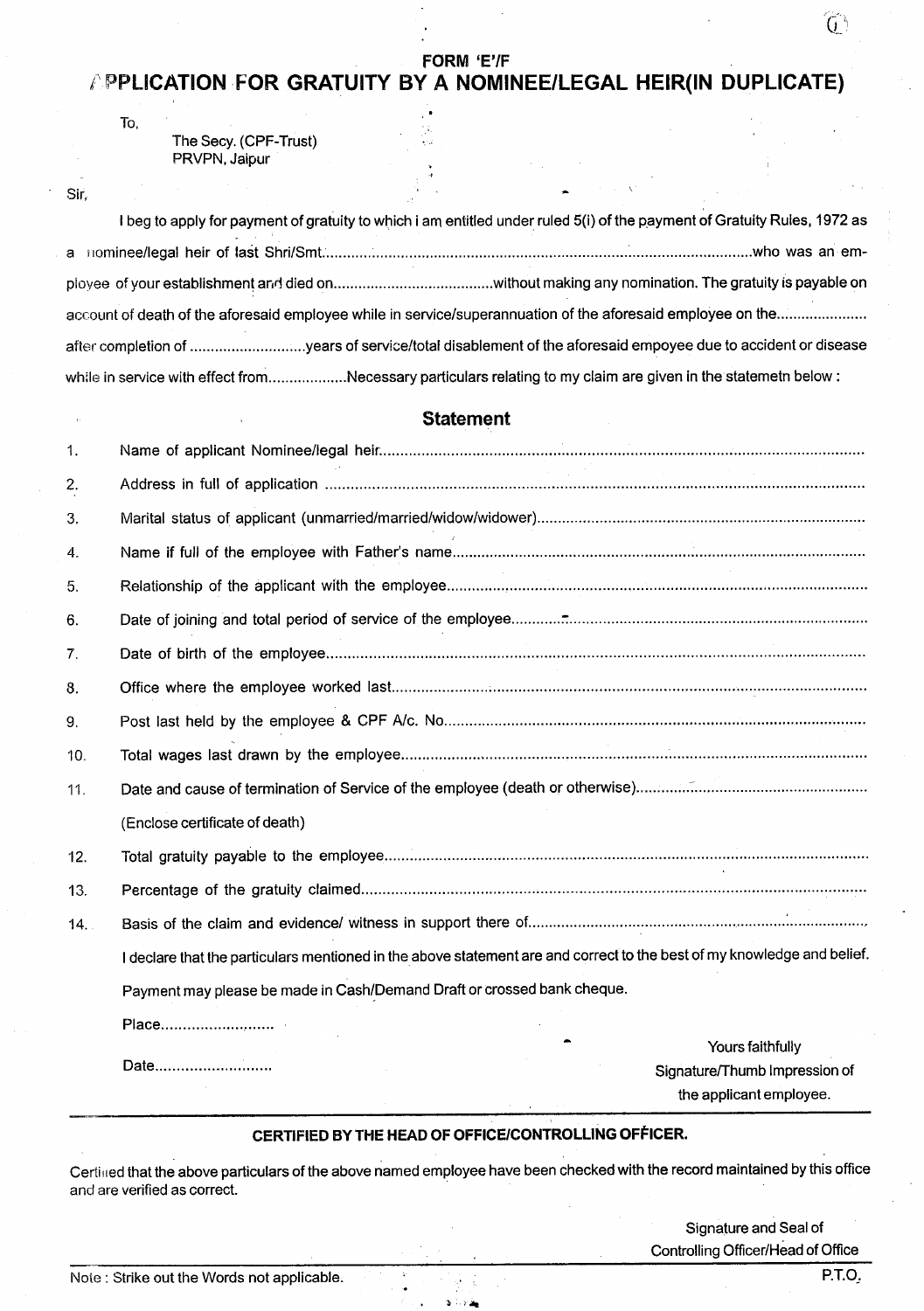#### Details of Required enclosers :-

(1) Application in Form ElF (2) Death Certificate (3) Original Final L.PC. (4) D.E.!P.E. (certificate) (5) No-Dues Certificate (Mention to be given only when a consent/under taking by the employee was given for recovery from gratuiry (6) Nomination acceptance (If available)

 $\varepsilon$   $\kappa$ *0-'*

- (7) Certificate of payment not drawn Previously
- (8) Certificate pension Scheme 1988 & GPF Not opted.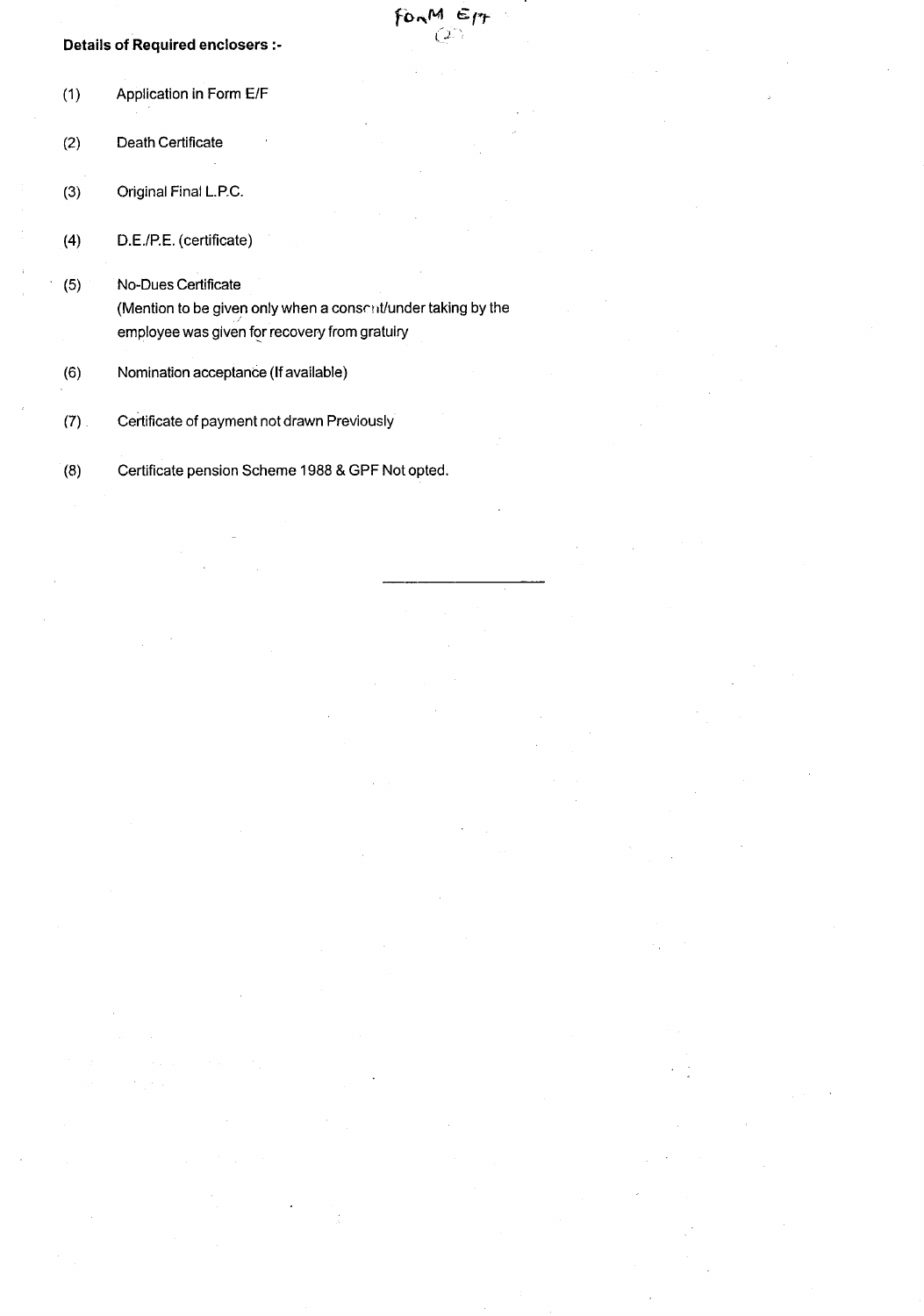#### **FORM** '0'

#### $(See Rule-5(i))$

# **APPLICATION FOR GRATUITY BY EMPLOYEE IN DUPLICATE**

To,

The Secy. (CPF-Trust) PRVPN, Jaipur

#### Sir,

I beg to apply for payment of gratuity to which I am entitled under ruled 5(i) of the RSEB payment of Gratuity Rules, 1972  $\frac{1}{2}$ . on account of my superannuation / retirement / resignation after completion of not less than five years of continuous service / total, iisablement due to accident / disease with effect from Necessary particulars relating to my establishment are given in the statement below:

#### **Statement**

| -1.                   |                                                                                                              |
|-----------------------|--------------------------------------------------------------------------------------------------------------|
| 2.                    |                                                                                                              |
| 3.                    |                                                                                                              |
| $\mathcal{A}_{\cdot}$ |                                                                                                              |
| 5.                    |                                                                                                              |
| 6.                    |                                                                                                              |
| 7 <sub>1</sub>        |                                                                                                              |
| 8.                    |                                                                                                              |
| 9.                    |                                                                                                              |
| 10.                   |                                                                                                              |
| 11.                   |                                                                                                              |
| 13.                   | I was rendered totally disabled as a result of (here give the details of the nature of disease or accident.) |
|                       |                                                                                                              |

The evidence / witnesses in support of my total disablement are as follows:

(here give details)

Œ

Payment may please be made in Cash/Demand Draft or crossed bank cheque.

As the amount of gratuity payable is less than Rupees one thousand, I shall request you to arrange for payment of the sum due to me by postal Money order at the address mentioned above after deduction postal money order commission therefn m.

Place...........................

Date...........................

Yours faithfuliy Signature/Thumb Impression of the applicant employee.

#### **CERTIFIED BY THE HEAD OF OFFICE/CONTROLLING OFFICER.**

Certified that the above particulars of the above named employee have been checked with the record maintained by this office and are verified as correct.

> Signature and Seal of Controlling Qfficer/Head of Office

Note: 1. Strike out the Words PARAGRAPH (5) not applicable.

2. Enclose certificate of dues if any against loans & advances taken from the employer supported by a consent of the employee for recovery from the gratuity, else no recovery is permissible under rules.

f. The set of the set of the set of the set of  $P.T.O.$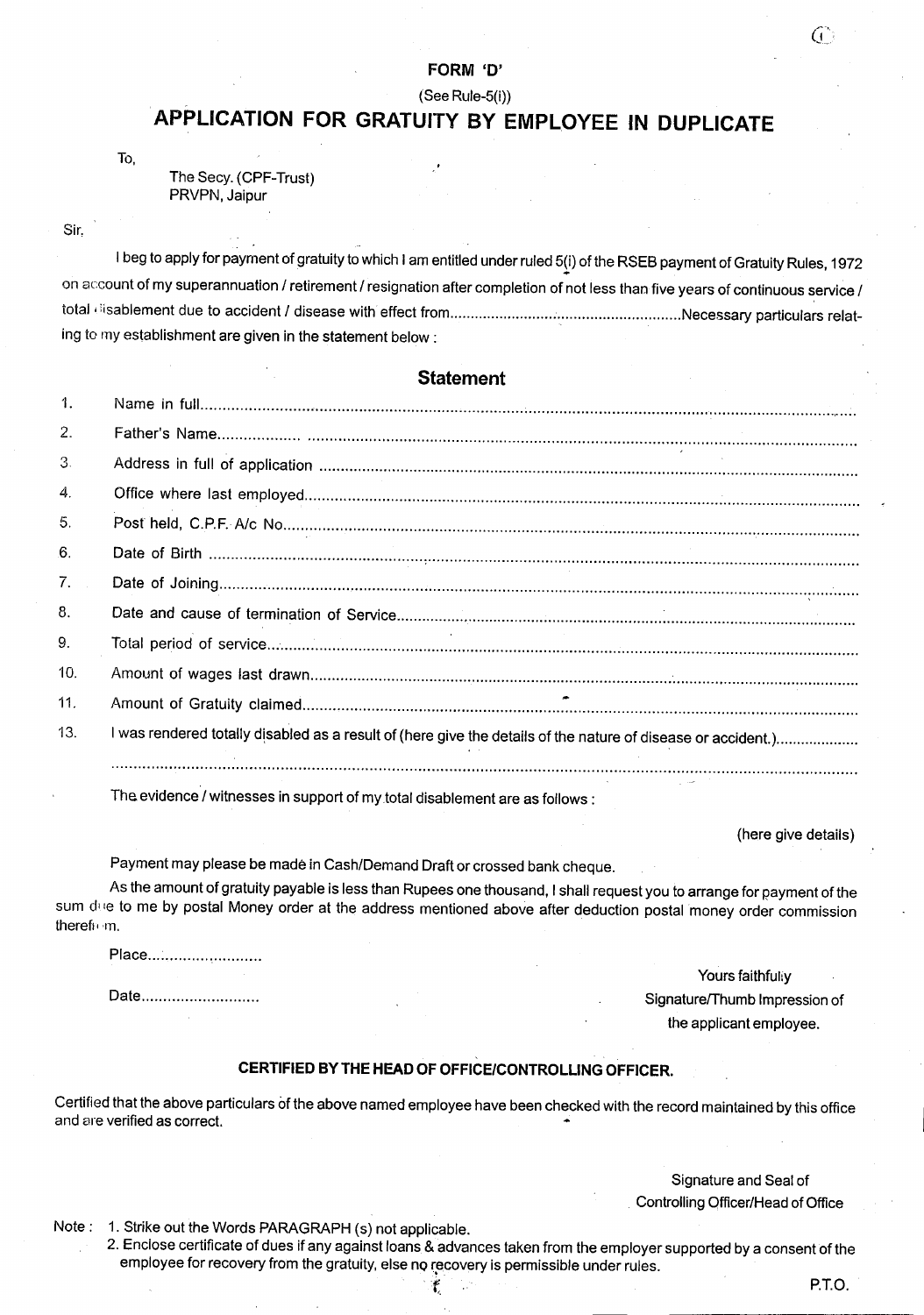#### Details of Required enclosers :-

| (1) | Relieving order       |
|-----|-----------------------|
| (2) | Original Final L.P.C. |

(3) D.E.lP.E. (certificate)

(4) If there is any loan & Advances taken from the employer. No Dues certificate, therefor.

 $\mathbf p$ 

Ć.

(5) Service Book

(6) Nomination acceptance (If available)

(7) Certificate of payment not drawn Previously

(8) RSEB pension Scheme 1988 & GPF Not opted (certificate)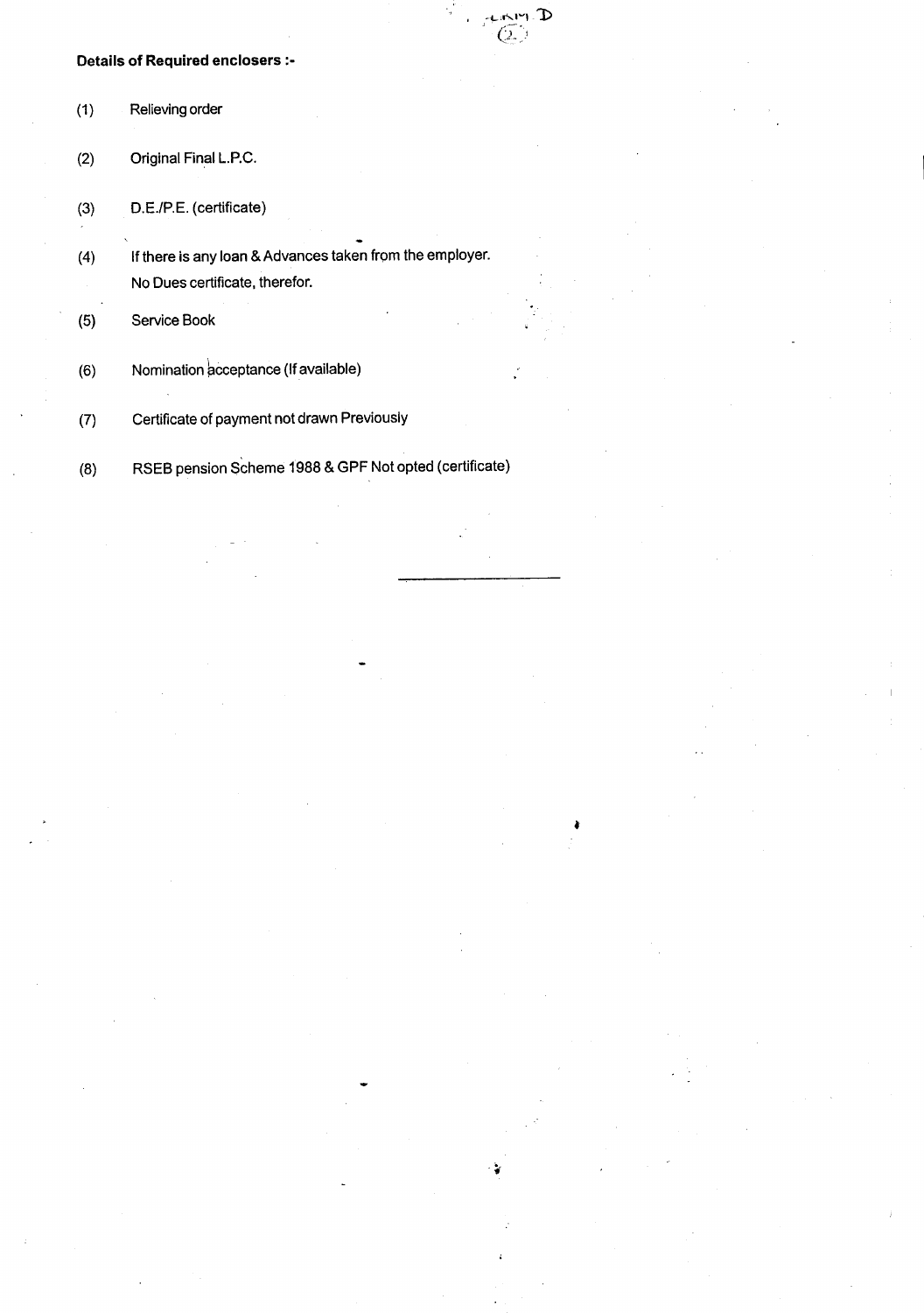$\overline{\Gamma}$ 

# R.R.S.A.<sup>2</sup> LID./776/2009/P **ED. 2009/P FORM (B)**

For Non-Gazetted Officers

 $\sum$ 

# Form of Application for final payment of Balances in the General Provident Fund/Contributory Provident Fund Accoun

| The Dy. COA(P&F)/     |
|-----------------------|
| Secretary (CPF-Trust) |
| RRVPN Ltd., Jaipur    |

|              | (Name of Head of Office)                                                                                                                                              |                  |
|--------------|-----------------------------------------------------------------------------------------------------------------------------------------------------------------------|------------------|
| Sir,         |                                                                                                                                                                       |                  |
|              |                                                                                                                                                                       |                  |
|              | month I have been discharged/dismissed/have resigned finally from Nigam's service and my resignation has been                                                         |                  |
|              |                                                                                                                                                                       |                  |
| 1.           |                                                                                                                                                                       |                  |
| 2.           | I, therefore, request that arrangements may kindly be made to pay the entire amount at my credit with interest                                                        |                  |
|              | due under the rules.                                                                                                                                                  |                  |
| 3.           |                                                                                                                                                                       |                  |
|              |                                                                                                                                                                       |                  |
|              | hand thumb and finger impressions and specimen signature, in duplicate, duly attested by a Gazetted Officer of                                                        |                  |
|              | the Nigam are enclosed.                                                                                                                                               |                  |
| 4.           | The under mentioned Life Insurance Polices financed by me from my Provident Fund account may kindly be<br>released.                                                   |                  |
|              | Name of the Co.<br>Policy No.<br>Sum assured.                                                                                                                         |                  |
| 1.           |                                                                                                                                                                       |                  |
| 2.           |                                                                                                                                                                       |                  |
| 3.<br>4.     |                                                                                                                                                                       |                  |
|              | Act, 1952 for a Continuous period of not less than 2 years immediately receding the date on which I have made the<br>application for withdrawal.<br>Yours faithfully, |                  |
|              |                                                                                                                                                                       | <b>Signature</b> |
|              |                                                                                                                                                                       |                  |
|              |                                                                                                                                                                       |                  |
| T            | <u> 1990 - Andrew Marie Barnett, amerikan bestehen a</u>                                                                                                              |                  |
| $\mathbf{r}$ | (For Use by Head of Office)                                                                                                                                           |                  |
| 1.           | Forwarded to the Dy. COA (P & F)/Secretary (CPF-Trust) Rajasthan Rajya Vidyut Prasaran Nigam Ltd., Jaipur<br>for necessary action.                                    |                  |
| $\mathbf{2}$ | Necessary details relating to the subscriber are as follows-                                                                                                          |                  |
|              | (a) Date of birth and date of apptt.                                                                                                                                  |                  |
| 釀            | (b) Date of retirement                                                                                                                                                |                  |
|              | (c) Last Pay drawn                                                                                                                                                    |                  |
|              |                                                                                                                                                                       |                  |
|              |                                                                                                                                                                       |                  |
| 3.           |                                                                                                                                                                       |                  |
|              |                                                                                                                                                                       |                  |
|              | months/has been discharged/dismissed/has resigned finally from Nigam service and his resignation has been                                                             |                  |

 $\frac{1}{2}$  .  $\frac{1}{2}$  .  $\frac{1}{2}$  .  $\frac{1}{2}$  .  $\frac{1}{2}$  .  $\frac{1}{2}$  .  $\frac{1}{2}$  .  $\frac{1}{2}$  .  $\frac{1}{2}$  .  $\frac{1}{2}$  .  $\frac{1}{2}$  .  $\frac{1}{2}$  .  $\frac{1}{2}$  .  $\frac{1}{2}$  .  $\frac{1}{2}$  .  $\frac{1}{2}$  .  $\frac{1}{2}$  .  $\frac{1}{2}$  .  $\frac{1$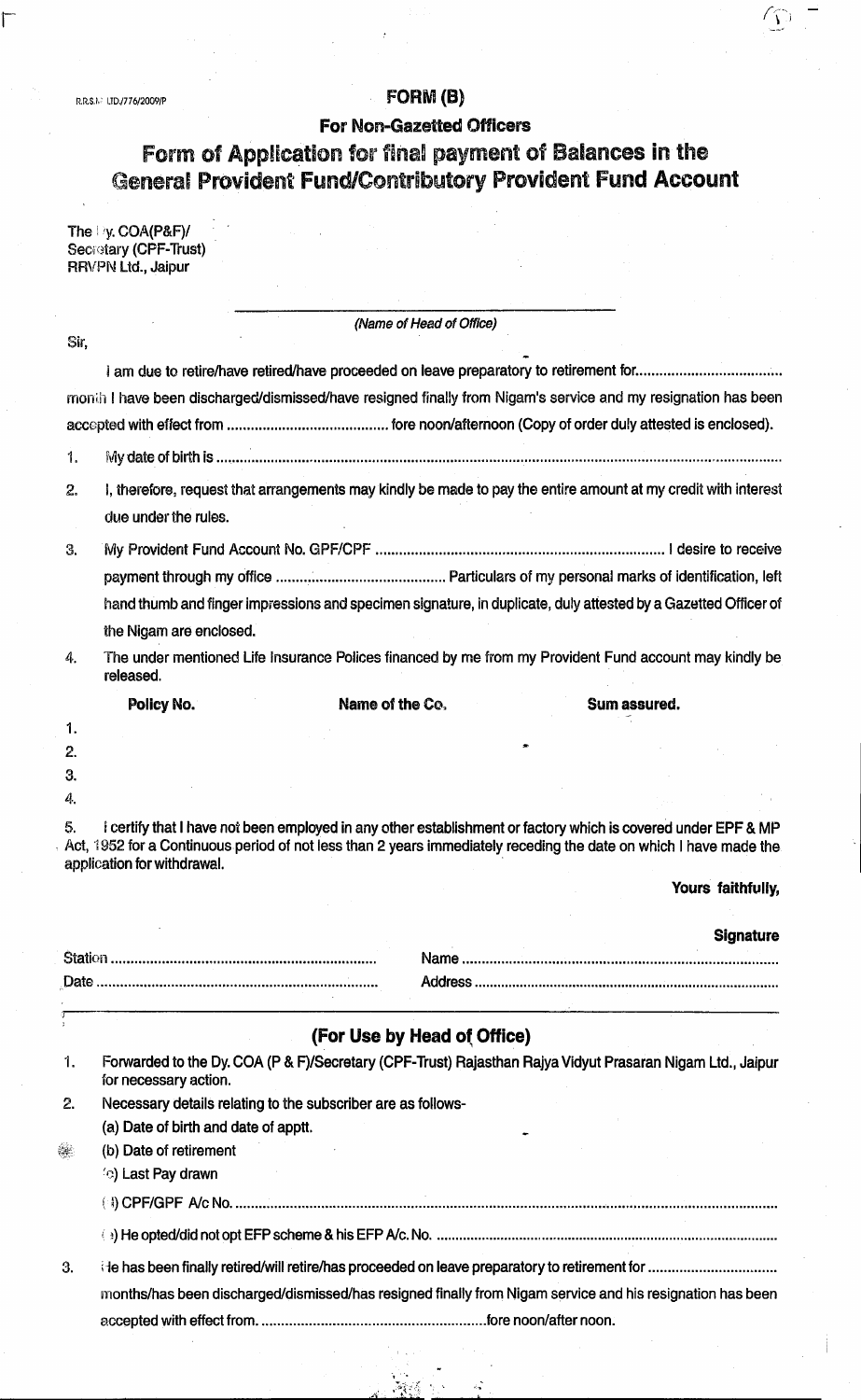4. 

account of refund of advance Rs..................

FORM B  $\sqrt{2}$ 

Certified that he was neither sanctioned any temporary advance or any final withdrawal from his Prosident 5. Fund account during to 12 months immediately preceding the date of his quittring service/proceeding on teave preparatory to retirement or there after. Certified that the following temporary advance/final withdrawals were sanctioned to him and drawn from is Provident Fund account during the 12 months immediately preceding the date of his quitting service/proceeding on leave preparatory to retirement or there after:-

Date Amount of Advance/with drawal/

Certified that no amount was withdrawn/the following amount were withdrawn from his Provident Fund Account 6. during 12 months immediately precceding the date of his quitting service/proceeding on leave preparatory to retirement or thereafter of insurance premium or for the purchase of a new policy.

Amount

1.

 $2.$ 

(Signature of Head of Office/ Department)

Date

Voucher No.

Voucher No.

The Following Documents Should be Enclosed:-

- Personal marks of Identification of the employee duly attested by the head of office. 1.
- Left/right hand finger and thumb impressions of the employee duly attested by the head of office.  $2.$
- A Copy of order of retirement/resignation/discharge etc. duly attested by the head of office. 3.
- 4. Copy of Bank Pass Book of Claimant.
- A certificate to the effect that no amount was kept in difference upto 31.3.62 (in case of E & M CPF subscriber). 5.
- 6. Date of first Deduction.
- Deduction statement duly verified by circle AO concerned from pay order. 7.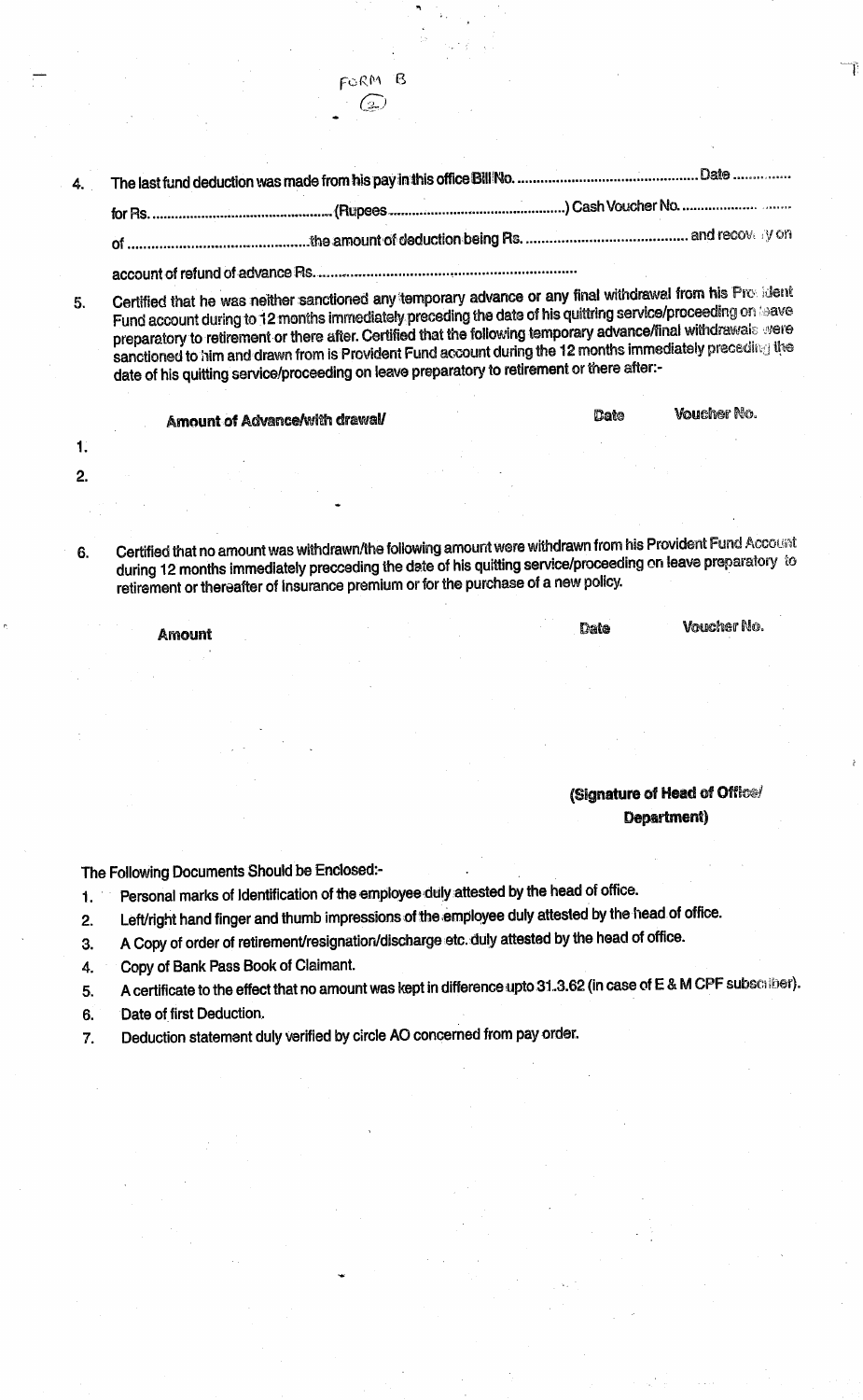$\overline{\mathbb{C}}$ 

 $\mathcal{L}$ 

# $(FORM(A))$

# (for Gazetted Officer)  $FORM$  OF APPLICATION FOR FINAL PAYMENT OF BALANCE IN THE GENERAL **PROVIDENT FUND/CONTRIBUTORY PROVIDENT ACCOUNT**

| The Dy. COA/(P&F)/    |
|-----------------------|
| Secretary (CPF-Trust) |
| RRVPN Ltd.            |
| Jaipur                |

| Sir, |                                            |                                                                                                                  |
|------|--------------------------------------------|------------------------------------------------------------------------------------------------------------------|
| 1.   |                                            |                                                                                                                  |
|      |                                            | month /have/discharged/been dismissed/have resigned finally from Nigam's service and my resignation has          |
|      |                                            |                                                                                                                  |
| 2.   |                                            | I, therefore, request that the entire amount at my credit with interest due under the rules may be paid to me    |
|      |                                            |                                                                                                                  |
|      |                                            |                                                                                                                  |
| 3.   |                                            |                                                                                                                  |
|      |                                            | deducted as Provident Fund (GPF/CPF) subscription and recovery on account of refund of advance from my pay       |
|      |                                            |                                                                                                                  |
| 4.   |                                            |                                                                                                                  |
|      |                                            |                                                                                                                  |
| 5.   |                                            | My specimen signature, in duplicate duly attested by another gazetted officer is enclosed.                       |
| 6.   |                                            | I certify that I have neither drawn any temporary advance nor made any final withdrawal from my Provident Fund   |
|      |                                            | account during the 12 months immediately preceding the date of my quitting service/proceeding on leave prepa-    |
|      | ratory to retirement or thereafter.        |                                                                                                                  |
|      |                                            | <b>OR</b>                                                                                                        |
|      |                                            | Details of the temporary advance drawn by me/final withdrawals made by me from my Provident Fund account         |
|      |                                            | during the 12 months immediately preceding the date of my quitting service/proceeding on leave preparatory to    |
|      | retire nent or thereafter are given below: |                                                                                                                  |
|      | <b>Amount of Advance</b>                   | Date                                                                                                             |
|      | 1.                                         |                                                                                                                  |
|      | $\boldsymbol{2}$                           |                                                                                                                  |
| 7.   |                                            | I hereby certify that no amount was withdrawn/the following amounts were withdrawn by me from my Provident       |
|      |                                            | accont during the 12 months immediately preceding the of my quitting service/ proceeding on leave preparatory    |
|      |                                            | to retirement of thereafter for payment of insurance premium or for purchase of a new policy:                    |
|      | <b>Amount of Advance</b>                   | Date                                                                                                             |
|      | 1.                                         |                                                                                                                  |
|      | $\boldsymbol{2}$                           |                                                                                                                  |
| 8.   |                                            | The particular of the life Insurance policies financed by me from the Provident Fund which are to be released by |
|      | you are given below:                       |                                                                                                                  |
|      | Name of Insurance Co.<br>Policy No.        | <b>Sum Assured</b>                                                                                               |
| 1.   |                                            |                                                                                                                  |
|      |                                            |                                                                                                                  |
| 2.   |                                            |                                                                                                                  |

- \_ ... ----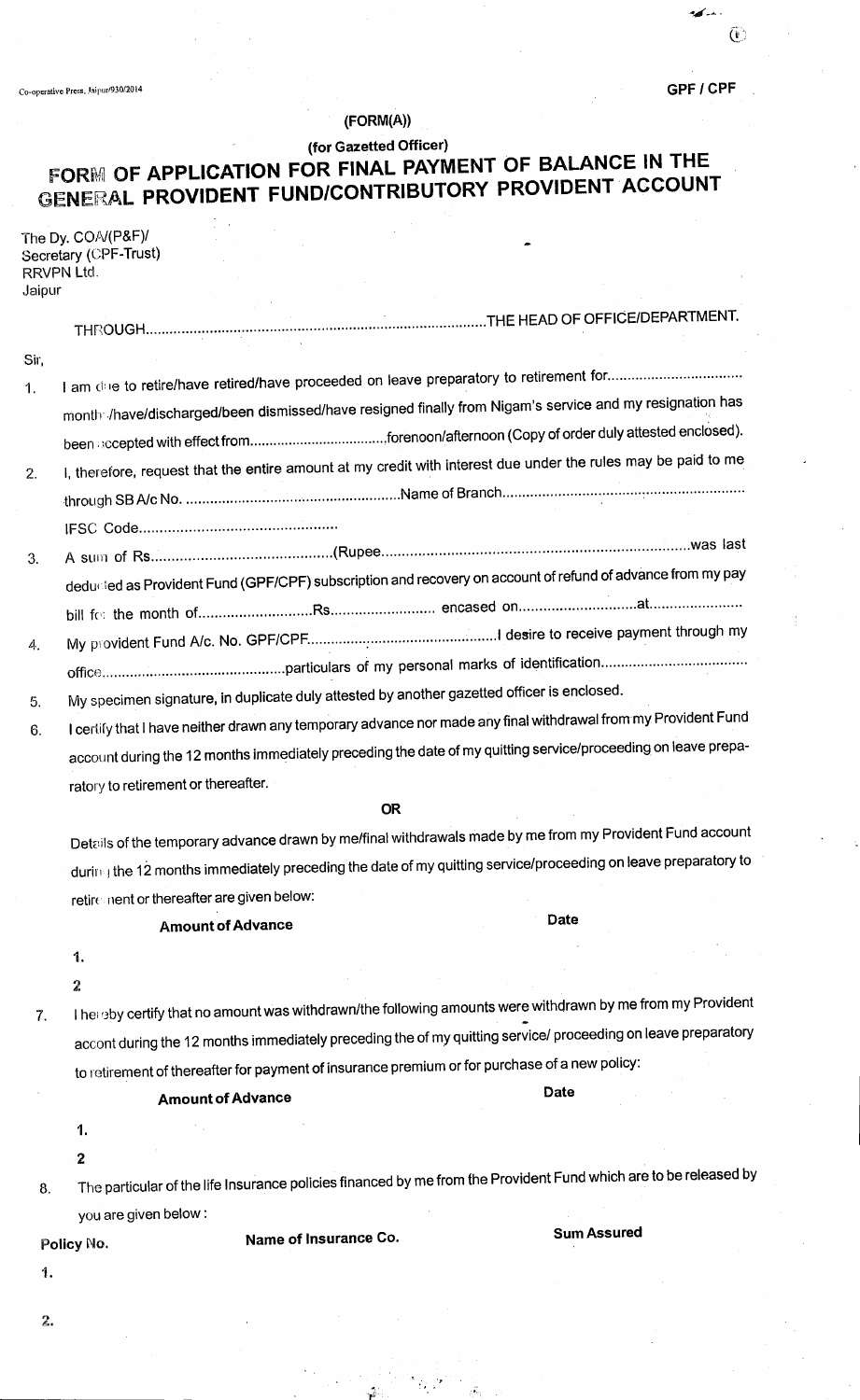| FORM |     | A |
|------|-----|---|
|      | (2) |   |

I certify that I have not been employed in any other establishment of factory which is covered under EPF & MP Act. 1952 for a continuous period of not less than six months immediately preceding the date on which I have made this application for withdrawal

#### Yours faithfuly

| (Signature of applicant) |  |  |  |
|--------------------------|--|--|--|
|                          |  |  |  |
|                          |  |  |  |
|                          |  |  |  |
|                          |  |  |  |

Foot Note :- para 4 applies only when payment is desired at state other than one at the District Head Quarters where the subscribers last served otherwise it may be struck out.

## **CERTIFICATE BY THE HEAD OF** OFFICE/DEPARTMENT

| 1. |     | Necessary details relating to the subscribers are as follows : |                                                                                                                                            |  |  |  |
|----|-----|----------------------------------------------------------------|--------------------------------------------------------------------------------------------------------------------------------------------|--|--|--|
|    | (a) |                                                                |                                                                                                                                            |  |  |  |
|    | (b) |                                                                |                                                                                                                                            |  |  |  |
|    | (c) |                                                                |                                                                                                                                            |  |  |  |
|    | (d) |                                                                |                                                                                                                                            |  |  |  |
|    | (e) |                                                                |                                                                                                                                            |  |  |  |
|    | (1) |                                                                |                                                                                                                                            |  |  |  |
| 2. |     |                                                                |                                                                                                                                            |  |  |  |
|    |     |                                                                |                                                                                                                                            |  |  |  |
|    |     |                                                                |                                                                                                                                            |  |  |  |
|    |     |                                                                |                                                                                                                                            |  |  |  |
|    |     |                                                                | $\vec{v}$ is opplified that often due varification with selector of the seconds to see FC at $\vec{v}$ , $\vec{v}$ , $\vec{v}$ , $\vec{v}$ |  |  |  |

It is certified that after due verification with reference to the records in my office that no temporary advances/final withdrwal was sanctioned to the applicant from his Providend Fund Account during the 12 Months-immediately preceding the date of his quitting service/preceding on leave preparatory to retirement or thereafter,

**C股** 

It is certified that after due verification with reference to the records in my office that the following. Inapprary advance/final withdrawal was sanctioned to and drawn by the applicatnt from his Provident Fund Access at during the 12 months immediately preceding the date of his quitting service/preceding on leave preparatory to  $\cdot$  linement of thereafter.

| (Amount of advance/withdrawal | Date | Voucher No. |
|-------------------------------|------|-------------|
|                               |      |             |

1. 2.

ă

4. It is certified that no demands of the Nigam are due for recovery:

|    |                                                                                                                                                          | Signature of Head of Office/Department |
|----|----------------------------------------------------------------------------------------------------------------------------------------------------------|----------------------------------------|
|    | Following documents should be enclosed                                                                                                                   |                                        |
|    | Copy of the order of retirement, acception of resignation/discharged/dismissed/Relived etc.                                                              |                                        |
| 2. | Personal Marks of identification of the applicant, Left/Right; hand finger and thumb impression of the applicant<br>duly attested by the head of office. |                                        |
| З. | tested by the circle Accounts Officer as per order.                                                                                                      |                                        |

4. Copy of Bank Pass Book of claimant duly attested/Cancelled Cheque.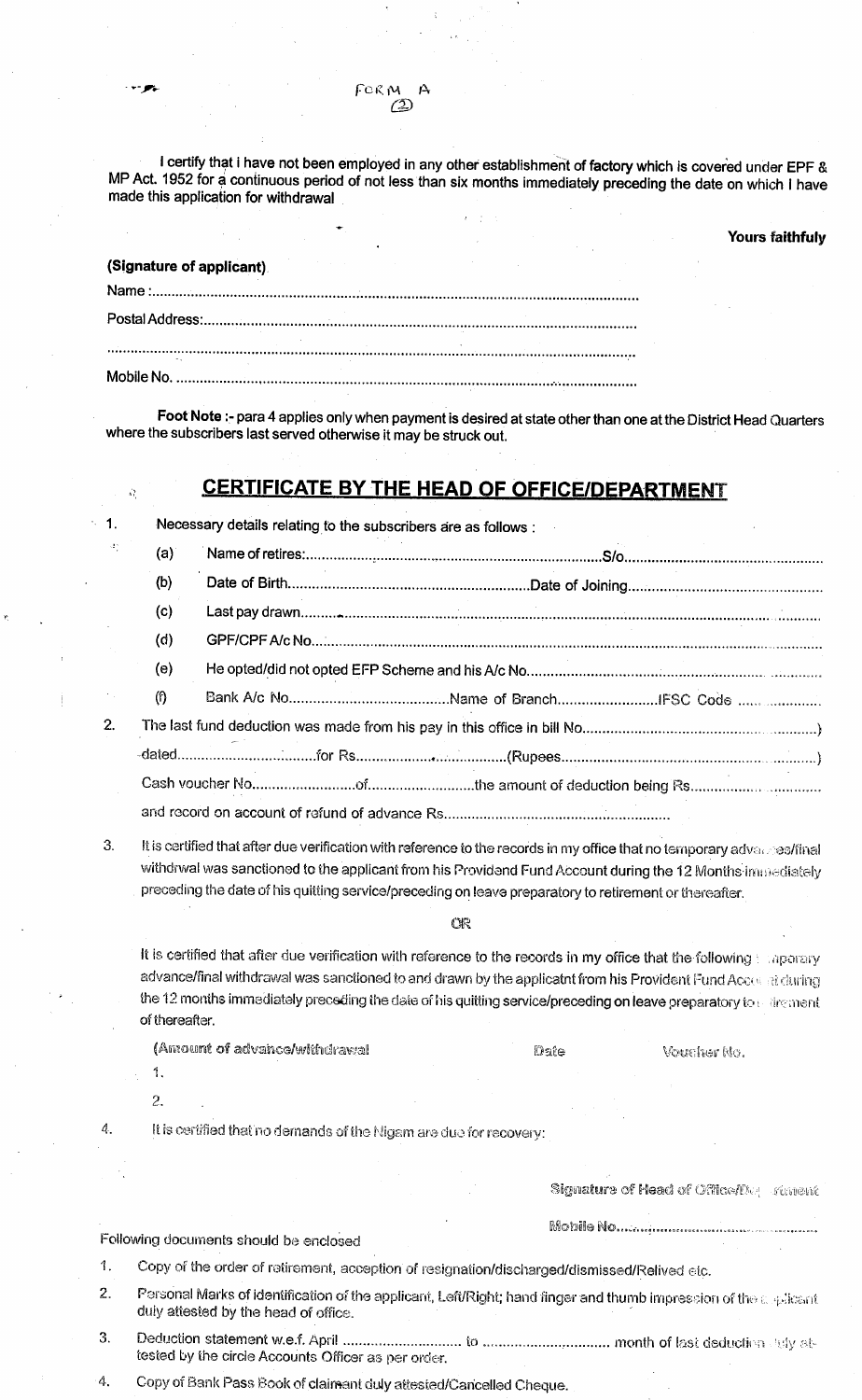#### FORM (C)

## FORM OF APPLICATION FOR FINAL PAYMENT OF BALANCES **IN**THE PROVIDENT FUND ACCOUNT OF A SUBSCRIBER (TO BE USED BY THE NOMINEES OR ANY OTHER CLAIMANTS WHERE NO NOMINATION SUBSISTS)

T! : Secretary (C.P.F. Trust)

R iasthan Rajya Vidyut Prasaran Nigam Ltd. J,'" JUt'.

(Through the Head of Office)

Sir,

|                 |                                       | Account No. Compared the necessary particulars required in this connection are given below :-- |                                                                                                               |  |  |  |
|-----------------|---------------------------------------|------------------------------------------------------------------------------------------------|---------------------------------------------------------------------------------------------------------------|--|--|--|
| $\mathbf{1}$ .  |                                       |                                                                                                |                                                                                                               |  |  |  |
| $\mathcal{Z}$ . |                                       |                                                                                                |                                                                                                               |  |  |  |
| З.              |                                       |                                                                                                |                                                                                                               |  |  |  |
| 4.              |                                       |                                                                                                |                                                                                                               |  |  |  |
| $\iota$ .       |                                       |                                                                                                |                                                                                                               |  |  |  |
| 6.              |                                       |                                                                                                |                                                                                                               |  |  |  |
| 7.              |                                       |                                                                                                |                                                                                                               |  |  |  |
| 8.              |                                       | Details of the nominees alive on the date of death of the subscriber if a nomination subsists. |                                                                                                               |  |  |  |
|                 | Name of the<br>nominee.               | Relationship with<br>the subscriber.                                                           | Share of the<br>nominee.                                                                                      |  |  |  |
|                 |                                       |                                                                                                |                                                                                                               |  |  |  |
|                 | 1.                                    |                                                                                                |                                                                                                               |  |  |  |
|                 | 2.                                    |                                                                                                |                                                                                                               |  |  |  |
|                 | 3.                                    |                                                                                                |                                                                                                               |  |  |  |
|                 | 4.                                    |                                                                                                |                                                                                                               |  |  |  |
| $\Omega$        | the subscriber subsequently acquired. |                                                                                                | In case the nomination is in favour of a person other than member of the family, the details of the family of |  |  |  |
|                 | N⊱me                                  | Relationship with<br>the subscriber.                                                           | Age on the date<br>of death of the subscriber                                                                 |  |  |  |
|                 |                                       |                                                                                                |                                                                                                               |  |  |  |
|                 | 1.                                    |                                                                                                |                                                                                                               |  |  |  |
|                 | $\overline{2}$ .                      |                                                                                                |                                                                                                               |  |  |  |
|                 | 3.                                    |                                                                                                |                                                                                                               |  |  |  |

i, *:~!I!",. .\_* Cont.2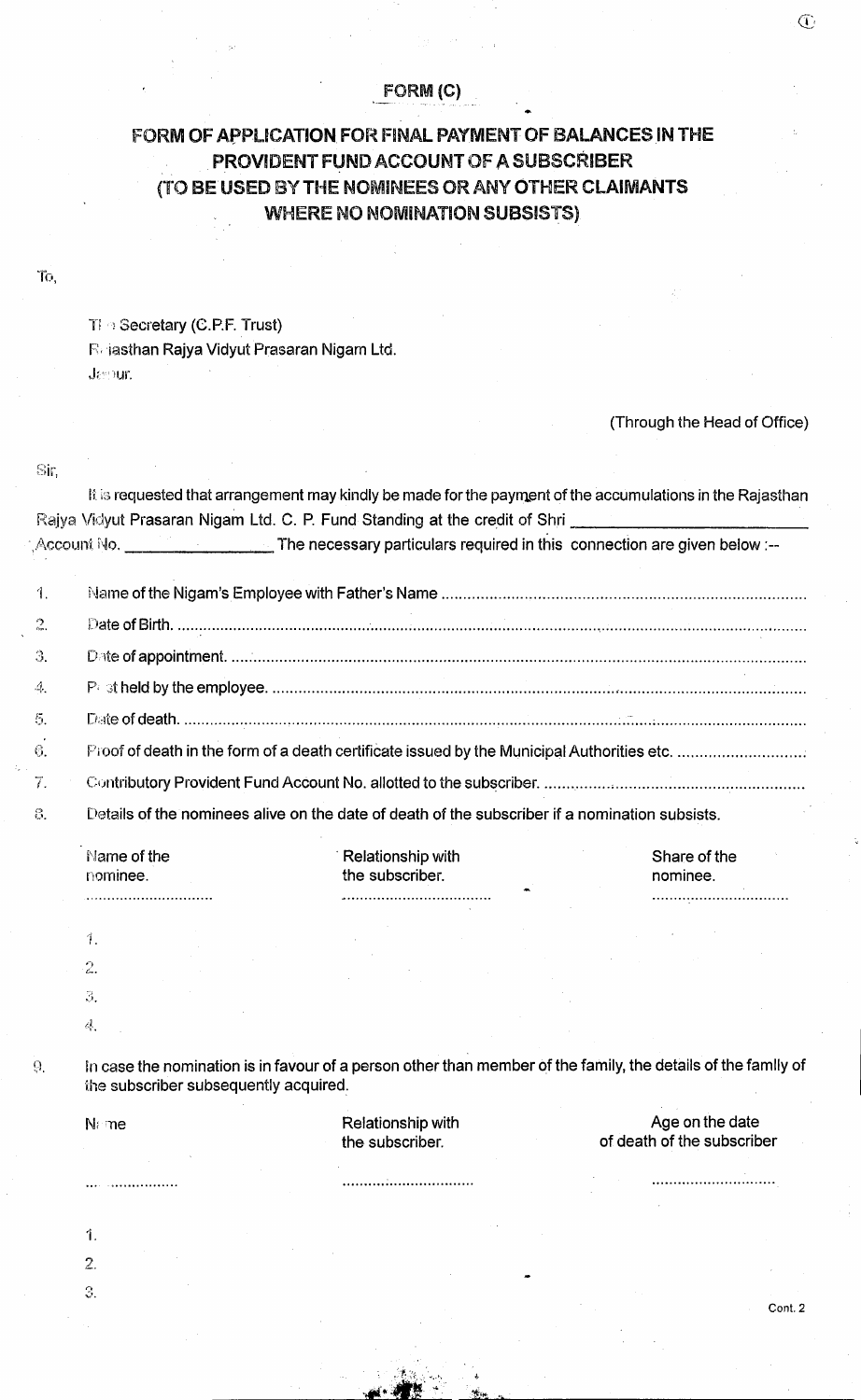FoRM C

2

10. In case no nomination subsists, the details of the surviving members of the family on the date of death of the subscriber. In case of a daughter or a daughter of a deceased son of the subscriber, married before the death of the subscriber, it should be stated against her name whether her husband was alive on the date of the death of the' subscriber.

| Name<br>$\bullet$<br>$\sim$ |                                   | Relationship with the<br>subscriber |        | Age on the date of<br>death of the subscriber |  |
|-----------------------------|-----------------------------------|-------------------------------------|--------|-----------------------------------------------|--|
|                             |                                   |                                     |        | ***********************************           |  |
| -1.                         |                                   |                                     |        |                                               |  |
| -2.                         |                                   |                                     |        |                                               |  |
| $\mathbf{3}$                | and the company of the company of |                                     | $\sim$ |                                               |  |
|                             |                                   |                                     |        |                                               |  |

11. In case of Amount due to a minor child whose mother (widow of subscriber) is not a Hindu, the claim would be supported by indemnity Bond or Guardianship certificate as the case may be.

12. If the subscriber has left no family and no nomination subsists, the names of persons to whom the provident fund money is payable (to be supported by letters of probate or succession certificate etc.)

|         | Name      |                                   | Relationship with the<br>subscriber                                                                | Address :-             |
|---------|-----------|-----------------------------------|----------------------------------------------------------------------------------------------------|------------------------|
|         |           |                                   |                                                                                                    |                        |
|         | 1.        |                                   |                                                                                                    |                        |
|         | 2.        |                                   |                                                                                                    |                        |
|         | 3.        |                                   |                                                                                                    |                        |
| 13.     |           | Relation of the claimant (s).     |                                                                                                    |                        |
| 14.     | attached. |                                   | connection the following documents duly attested by a Gazetted Officer in Service / Magistrate are |                        |
|         | (i)       | Personal marks of identification. |                                                                                                    |                        |
|         | (ii)      |                                   | Left / Right hand thumb and figer impressions (in the case of illiterate claimants).               |                        |
|         | (iii)     |                                   | Specimen signature in duplicate (in the case of literate claimants).                               |                        |
|         | (iv)      | Photographs in duplicate.         |                                                                                                    |                        |
|         |           |                                   | Note :- This applies only when payment i <del>s </del> not desired through the Head of office.     |                        |
|         |           |                                   |                                                                                                    |                        |
|         |           |                                   |                                                                                                    | Yours faithfully,      |
|         |           |                                   |                                                                                                    |                        |
| Station |           |                                   |                                                                                                    | (Signaure of claimant) |

Station ............................

Dated ................................

(Full name and Address).

*:- "\t ,-*